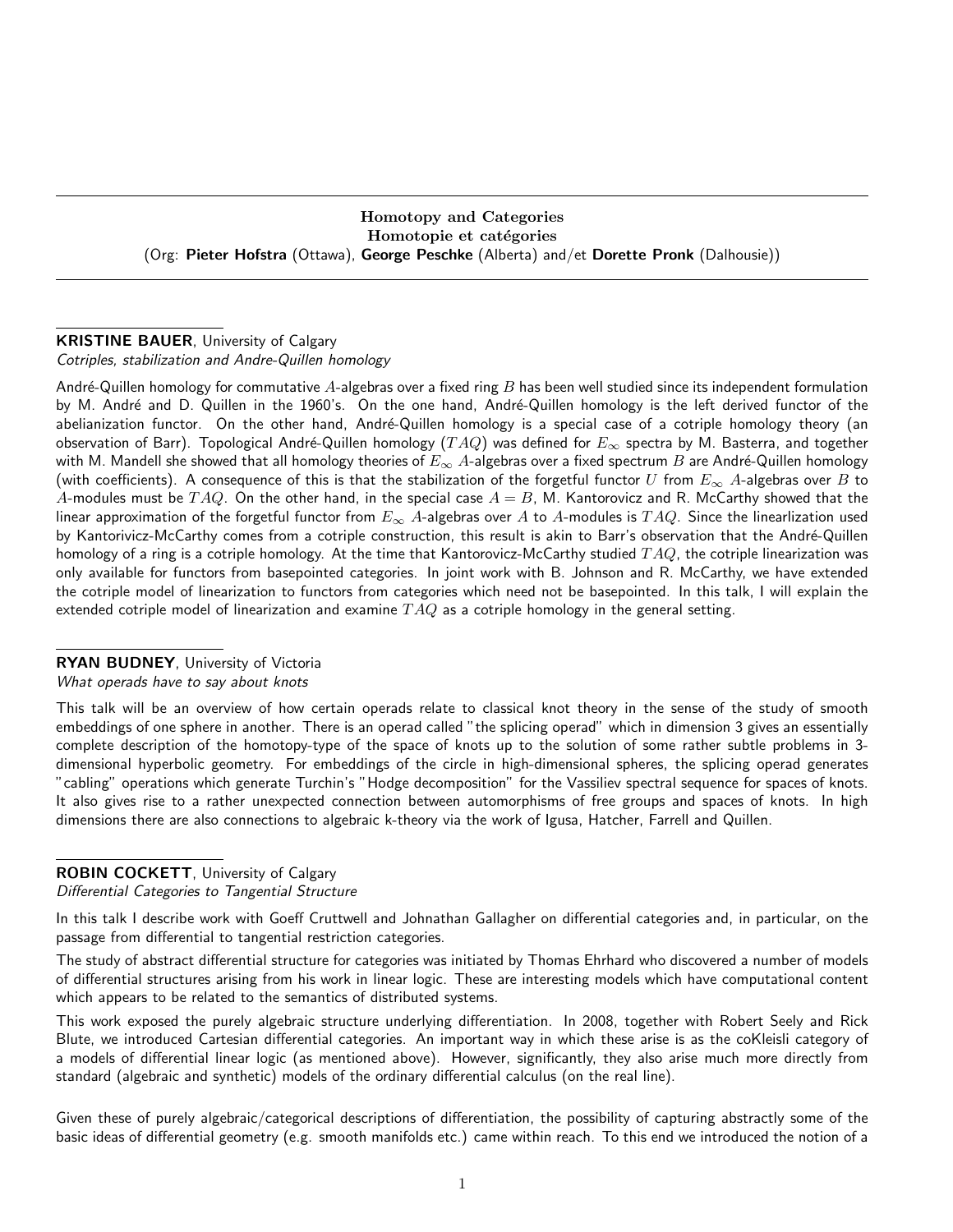differential restriction category: this adds partiality (and therefore topology) to the differential structure. From there one can use the manifold construction of Marco Grandis to obtain categories of "smooth manifolds". Furthermore, one can axiomatize the structure which arises using tangent spaces – here called tangential structure.

An important example of all this structure, which I will discuss, is central to algebraic geometry.

### MARTIN FRANKLAND, University of Illinois at Urbana-Champaign

#### Moduli spaces of 2-stage Postnikov systems

It is a classic fact that any graded group (abelian above dimension 1) can be realized as the homotopy groups of a space. However, the question becomes difficult if one includes the data of primary homotopy operations, known as a Π-algebra. When a Π-algebra is realizable, we would also like to classify all homotopy types that realize it.

Using an obstruction theory of Blanc-Dwyer-Goerss, we will describe the moduli space of realizations of certain 2-stage Πalgebras. This is better than a classification: The moduli space provides information about realizations as well as their higher automorphisms.

# RICK JARDINE, University of Western Ontario

#### Dynamical systems and diagrams

A dynamical system is a space X with a pairing from  $X \times S \to X$  for some parameter space S, and a map of such dynamical systems is an S-equivariant map. There is an injective and a projective model structure for the resulting category of spaces with S-action, and both are easily derived.

These model structures are special cases of model structures for presheaf-valued diagrams  $X$  defined on a fixed presheaf of categories  $E$  which is enriched in simplicial sets.

Simultaneously varying the parameter category object  $E$  (or parameter space  $S$ ) along with the diagrams  $X$  up to weak equivalence is more interesting, and requires new model structures for  $E$ -diagrams having weak equivalences defined by homotopy colimits, as well as a generalization of Thomason's model structure for small categories to a model structure for presheaves of simplicial categories. These new model structures exist for arbitrary presheaves of simplicial categories  $E$  and their categories of diagrams.

## **GÁBOR LUKÁCS, University of Manitoba**

On abelian topobornological groups: A convenient category for duality theory

A group bornology on a group  $G$  is a bornology that makes the group operations bounded. An abelian topobornological group consists of an abelian group  $G$ , a group topology on  $G$ , and a group bornology on  $G$ . The category of abelian topobornological groups and continuous bounded homomorphisms has a well-behaved internal hom-functor, which makes it suitable for studying duality theories of topological groups, and lends itself to a unified duality theory that includes the Pontryagin duality and the Comfort-Ross duality.

#### PETER LEFANU LUMSDAINE, Dalhousie University

"Axiomatising the circle": higher inductive types in dependent type theory

The emerging field of "homotopy type theory" investigates logical systems whose primitive objects behave not like sets, but more like homotopy types.

In type theory, many important objects are defined inductively: for instance, the natural numbers are defined as the type freely generated by an element '0' and an endofunction 'suc'. This gives the principles of induction and recursion which characterise N. More general "inductive type definitions" form the most important construction principle in various type theories.

What if one similarly defines the circle to be the type freely generated by a single point and a path from that point to itself? This gives induction/recursion principles for the circle; it turns out many facts of classical algebraic topology are directly provable in the type theory using this definition.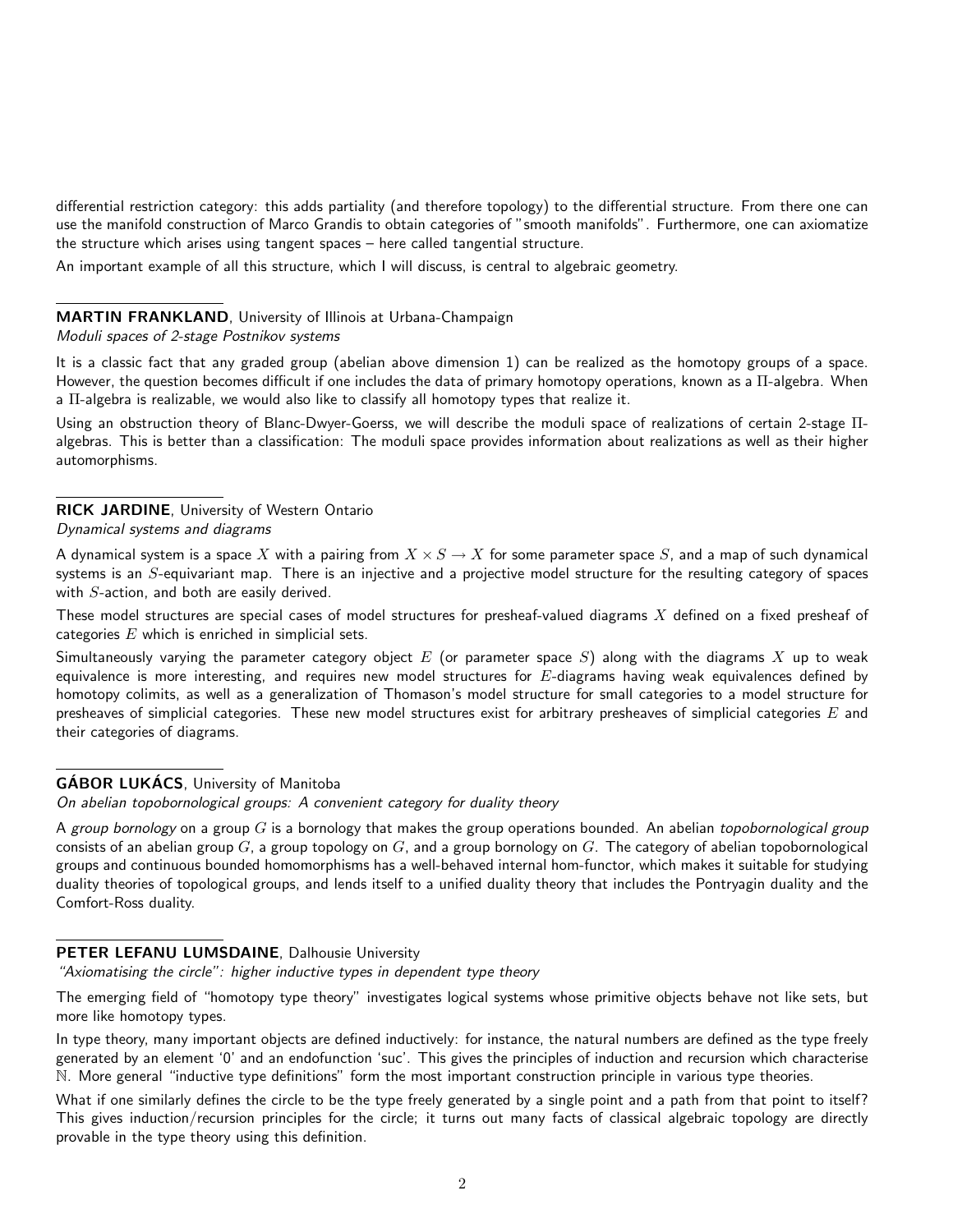More generally, adding these "higher inductive types", which may be freely generated not only by points but also by paths, homotopies, and so on, gives a very powerful construction principle. Using these, one can reconstruct many topological constructions type-theoretically: spheres, more general cell complexes, mapping cylinders, truncations, and much more.

#### **MICHAEL MAKKAI, McGill University**

#### Generalization of FOLDS (First Order Logic with Dependent Sorts) in a hyperdoctrinal setting

FOLDS was introduced in M. Makkai: First Order Logic with Dependent Sorts, with Application to Category Theory (1995; www.math.mcgill.ca/makkai/), cited below as "FOLDS I", and M. Makkai: Towards a Categorical Foundation of Mathematics, in: Logic Colloquium '95, Lecture Notes in Logic 11, 1998; pp. 153-190. In an unpublished manuscript from 1998, henceforth cited as "FOLDS II", the theory is reworked and generalized. In the talk, I will give a description of some of the contents of FOLDS II, as well as present further related results. The main feature of FOLDS is the concept of "FOLDS equivalence". With any FOLDS signature L (a skeletal one-way category with finite fan-out), there is associated, among others, a relation on L-structures, called "L-equivalence". First-order statements on L-structures that are invariant under L-equivalence are, up to logical equivalence, precisely the ones that are formulated in the syntax of FOLDS (General Invariance Theorem (GIT); see FOLDS I). FOLDS II and the newer work contain a full treatment of the GIT, in the generalized context, for both classical and intuitionistic logic as well as infinitary extensions of first order logic. FOLDS II is formulated in a purely categorical language, in the spirit of M. Makkai: The Fibrational Formulation of Intuitionistic Predicate Logic, Notre Dame J. Formal Logic 1993, pp. 334-377 and 471-498. In FOLDS II, a logical theory is taken to be a "Q-fibration". In Appendix B of FOLDS I, the concept of Q-fibration is briefly discussed.

# **BOB PARÉ**, Dalhousie University

The Double Category of Lax Presheaves

A study of representables for double categories shows that they are lax functors into a double category of sets whose vertical arrows are spans. This leads to a Yoneda embedding into a double category of lax presheaves with horizontal morphisms called natural transformations (generalizing lax transformations) and vertical morphisms called modules (generalizing profunctors). This double category is the foundation upon which two-dimensional model theory will be built, and it is important to establish its basic properties. The most urgent questions surround the composition of modules. Does it exist? Is it associative? Etc. In the course of discussing these questions, several double category constructions of independent interest will arise.

# **EMILY RIEHL, University of Chicago**

#### Algebraic model structures

Algebraic model structures are an extension of Quillen's model categories in which the functorial factorizations define monads and comonads. In the presence of this structure, the (co)fibrations can be regarded as (co)algebras for the (co)monad. The (co)algebra structures witness the fact that a particular map is a (co)fibration and can be used to construct a canonical solution to any lifting problem. For example, the algebraic structure for Hurewicz fibrations is a path lifting function; for Kan fibrations it is a choice of fillers for all horns. Despite this rigid structure, which in particular includes a (co)fibrant replacement (co)monad, algebraic model structures exist for most cofibrantly generated model categories. We describe a few features of this theory and then define and characterize algebraic Quillen adjunctions, in which the functors must preserve algebraic (co)fibrations, not simply ordinary ones. We conclude with a brief discussion of new work defining and characterizing monoidal and enriched algebraic model structures that gives particular emphasis to the role played by "cellularity" of certain cofibrations.

### LAURA SCULL, Fort Lewis College

Simplicial Structures in 2-Categories

I will discuss an ongoing project to produce and understand the correct 2-categorical version of the ∆ simplicial category. Our approach is through monoids: MacLane has shown that the usual simplicial  $\Delta$  category is the universal monoid, in the sense